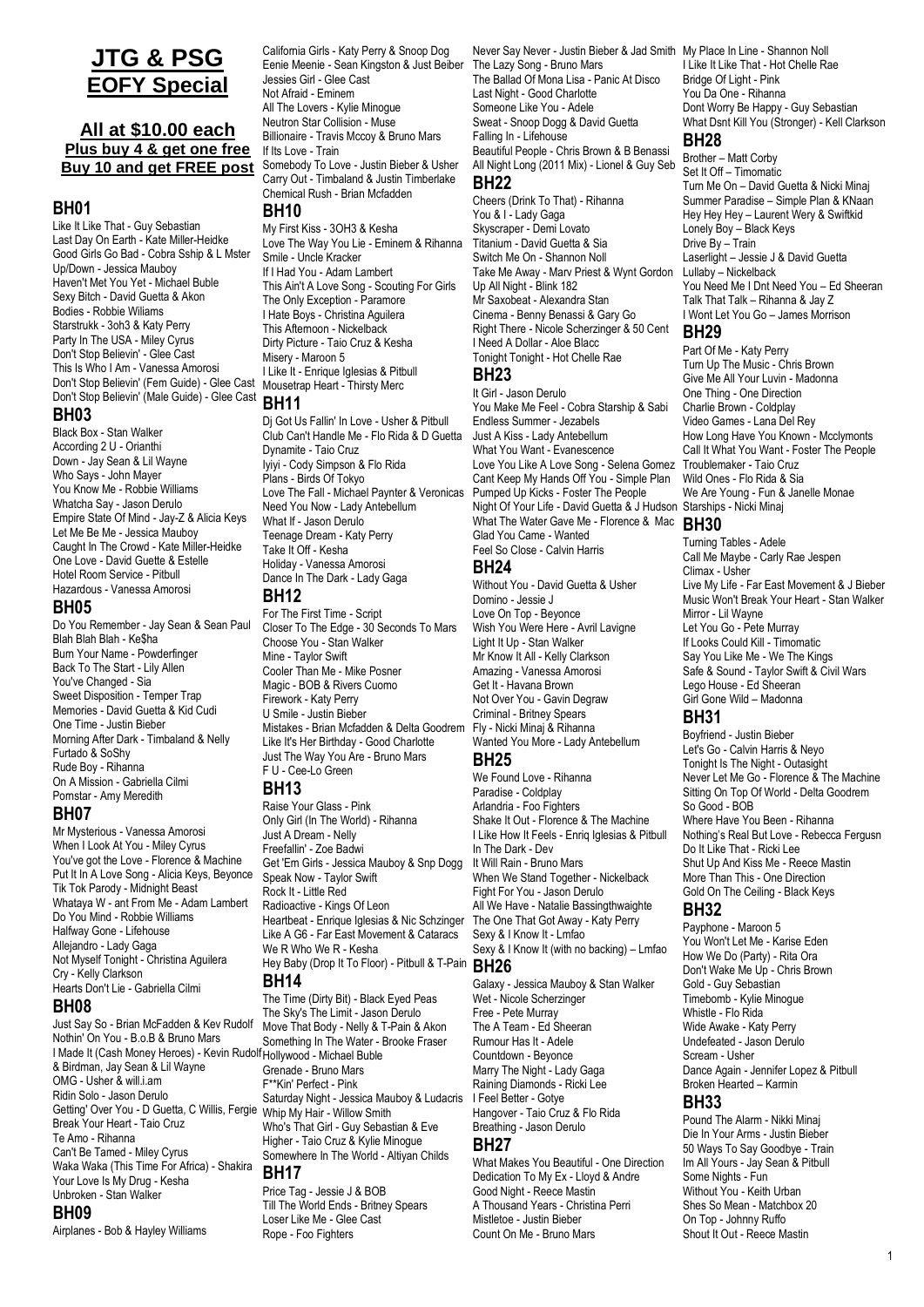Good Time - Owl City & Carly Rae Jepsen Blow Me (One More Kiss) - Pink One More Night - Maroon 5

## **BH34**

Can You Feel It - Timomatic Feel The Love - Rudimental & John Newman Heart Attack - Demi Lovato Drunk - Ed Sheeran Chasing The Sun - Wanted This Is Love - Will I Am & Eva Simons Spectrum (C Harris mix) - Flornce & Machine As Long As U Love Me - Justin B & Big Sean Everyone's Waiting - Missy Higgins Trembling Hands - Temper Trap Lolita - Veronicas You're Gonna Love This - 3oh3 We'll Be Coming Back - C Harris & Example **BH35**

Battle Scars - Guy Sebastian We Are Never Ever Getting Back – T. Swift Dancing With A Broken Heart - Delta Gdrem You'll Be Mine - Havana Brown People Help The People - Birdy Gotcha - Jessica Mauboy Hall Of Fame - Script & Will.I.Am She Wolf (Falling T Pieces) - D Guetta & Sia Still Into You - Paramore Let Me Love U (Learn To Love Yself) - NeYo If You Could See Me Now – Script Fast Car - Taio Cruz R.I.P. - Rita Ora & Tinie Tempah Primadonna - Marina & Diamonds

## **BH36**

Try - Pink Incredible - Timomatic Skinny Love - Birdy Live While We're Young - One Direction Girl On Fire - Alicia Keys Play Hard - David Guetta Ne-Yo & Akon Skyfall - Adele I Will Wait - Mumford & Sons Little Talks - Of Monsters And Men Bom Bom - Sam And The Womp Your Body - Christina Aguilera Gangnam Style – Psy

## **BH37**

Diamonds - Rihanna Die Young - Kesha Locked Out Of Heaven - Bruno Mars Rock Star - Reece Mastin This Fire - Birds Of Tokyo Sweet Nothing - Calvin Harris Wish You Were Here - Delta Goodrem Beauty & A Beat - Justin Bieber & Nicki Minaj Daylight - Maroon 5 Don't You Worry Child - Swedish Hse Mafia Wings - Little Mix Candy - Robbie Williams

## **BH38**

Thrift Shop - Macklemore & Ryan Lewis What You've Done To Me - Samantha Jade I Knew You Were Trouble - Taylor Swift Get Along - Guy Sebastian Beneath Your Beautiful - Labrinth Little Things - One Direction Give Me Love - Ed Sheeran I Love It - Icona Pop Troublemaker - Olly Murs Scream & Shout - Will I Am & Britny Spears Drinking Frm The Bottle - C Hrris & T Tmph Just Give Me A Reason - Pink & Nate Ruess

## **BH39**

Ho Hey - Lumineers When I Was Your Man - Bruno Mars Not Giving In - Rudimental Stay - Rihanna & Mikky Ekko Suit & Tie - Justin Timberlake & Jay Z Everybody Talks - Neon Trees Kiss You - One Direction C'mon - Kesha Lanterns - Birds Of Tokyo Are We All We Are - Pink Love Is Easy - Mcfly Impossible - James Arthur

### **BH40**

One Way Or Another (Teen Kicks) - One Dir My Songs Know What U Did In Dark - FOB Radioactive - Rita Ora Its Time - Imagine Dragons Bed Of Clouds - Swift KID & Guy Sebastian Somethings Got A Hold Of Me - Jes Mauboy Its A Beautiful Day - Michael Buble Mirrors - Justin Timberlake I Cld Be The One - Avicii Vs. Nicky Romero Small Bump - Ed Sheeran Thank You – MKTO **BH41**

I Won't Give Up - Jason Mraz Change Your Life - Little Mix Army Of Two - Olly Murs Let Her Go - Passenger I Need Your Love - C Harris & Ellie Goulding Gentleman - Psy Hello - Stafford Brothers & Lil Wayne 22 - Taylor Swift Big Banana - Havana Brown & R3hab Pompeii - Bastille

## **BH42**

Blurred Lines - Robin Thicke & TI Get Lucky - Daft Punk & Pharrell Williams Waiting All Night - Rudimental & Ella Eyre The Other Side - Jason Derulo Treasure - Bruno Mars This Is What It Feels Like - Armin Van Buuren **EXECUTE IS STATE OF STATE OF A THILL VALUE AND SOLDIER**<br>& Trevor Guthrie<br>All Of Manufacture Label against the Card Young & Beautiful - Lana Del Rey How Ya Doin - Little Mix & Missy Elliott Heres To Never Growing Up - Avril Lavigne Alive - Empire Of The Sun Dear Darlin - Olly Murs Thatpower - Will I Am & Justin Bieber

## **BH43**

Radioactive - Imagine Dragons Come With Me - Ricky Martin Beautiful - Mariah Carey & Miguel Heart Hypnotic - Delta Goodrem Parachute - Timomatic Resolution - Matt Corby Unconditional - Harrison Craig We Cant Stop - Miley Cyrus True Love - Pink & Lily Allen Threads Of Silence - Karise Eden Wild - Jessie J & Big Sean Next To Me - Emeli Sande

### **BH44**

Everything Has Changed - T Swift & E Shran Wake Me Up - Avicii Acapella - Karmin La La La - Naughty Boy & Sam Smith Burn - Ellie Goulding Clarity - Zedd & Foxes Thinking About You - Calvin Harris Fall Down – Will I Am & Miley Cyrus Best Song Ever - One Direction Laura Palmer – Bastille Firestarter – Samantha Jade Talk Dirty – Jason Derulo & 2Chainz

## **BH45**

Royals - Lorde Counting Stars - Onerepublic Roar - Katy Perry Riptide - Vance Joy Love Me Again - John Newman Applause - Lady Gaga What Now - Rihanna To The End Of The Earth - Jessica Mauboy On Top Of The World - Imagine Dragons Summertime Sadness - Lana Del Rey Summertime Sadness (Remix) - L Del Rey It's My Party - Jessie J **BH46**

Wrecking Ball - Miley Cyrus

Berzerk - Eminem Safe & Sound - Capital Cities Holes - Passenger Let Me Down Easy - Sheppard Pop A Bottle (Fill Me Up) - Jessica Mauboy Classic - Mkto Stay The Night - Zedd & Hayley Williams Tennis Court - Lorde Bonfire Heart - James Blunt The Wire - Haim The Fox (What The Fox Say) – Ylvis **BH47**

Lets Get Ridiculous - Redfoo Alive - Dami Im Story Of My Life - One Direction Like A Drum - Guy Sebastian You - Nathaniel Hey Brother - Avicii Unconditionally - Katy Perry Marry Me - Jason Derulo Something I Need - Onerepublic Hold On Were Going Home - Drake & M Jdn Warrior - Havana Brown The Monster - Eminem & Rihanna **BH48**

Of The Night - Bastille Borrow My Heart - Taylor Henderson Wings - Birdy Dark Horse - Katy Perry & Juicy J Hard Out Here - Lily Allen I See Fire - Ed Sheeran Demons - Imagine Dragons Only One - John Butler Trio All Of Me - John Legend Only Lonely - Tina Arena Do What U Want - Lady Gaga & R Kelly

## **BH49**

Trumpets - Jason Derulo Happy - Pharrell Williams Rude - Magic Timber - Pitbull & Kesha Free - Rudimental & Emeli Sande Addicted To You - Avicii God Only Knows - Mkto Team - Lorde Can We Dance - Vamps Strong - London Grammar The Spark - Afrojack & Spree Wilson Heart To Heart - James Blunt

## **BH50**

Say Something - Grt Big World & C Aguilera The Man - Aloe Blacc Undressed - Kim Cesarion Jump - Rihanna Xo - Beyonce Let It Go - Demi Lovato Adore You - Miley Cyrus Goodness Gracious - Ellie Goulding Ct Remember To Forget U - Shakira & Rihna Im Not The Only One - Sam Smith Best Day Of My Life - American Authors If I Lose Myself - Onerepublic & Alesso Brave - Sarah Bareilles

## **BH51**

Rather Be - Clean Bandit & Jess Glynne She Looks So Perfect - 5 Secnds Of Summer Changing - Sigma & Paloma Faith Take Me Home - Cash Cash & Bebe Rexha Air Balloon - Lily Allen Braveheart - Neon Jungle Shot Me Down - David Guetta & Skylar Grey Drunk In Love - Beyonce & Jay Z The Power Of Love - Gabrielle Aplin Youre Beautiful - Nathaniel Stupid Love - Jason Derulo When You Were Mine - Taylor Henderson Never Be The Same - Jessica Mauboy **BH52**

## Magic - Coldplay

High - Peking Duk & Nicole Millar I Got U - Duke Dumont & Jax Jones Summer - Calvin Harris

Chandelier - Sia Replay - Zendaya Geronimo - Sheppard Not A Bad Thing - Justin Timberlake My Love - Route 94 & Jess Glynne Everything Is Awesome - Tegan & Sara Whispers - Passenger Anywhere For You - John Martin

# **BH53**

Sing - Ed Sheeran Problem - Ariana Grande & Iggy Azalea Bad - David Guetta & Showtek I Will Never Let You Down - Rita Ora Fancy - Iggy Azalea & Charli XCX Stay With Me - Sam Smith Stolen Dance - Milky Chance Up - Samantha Jade Birthday - Katy Perry Wiggle - Jason Derulo & Snoop Dogg Faded - Zhu A Sky Full Of Stars – Coldplay

## **BH54**

Am I Wrong - Nico & Vinz Waves - Mr. Probz Hideaway - Kiesza Stay High - Tove Lo Nobody To Love - Sigma Que Sera - Justice Crew Super Love - Dami Im Pills N Potions - Nicki Minaj We Are Done - Madden Brothers Dont - Ed Sheeran Somebody To You - Vamps & Demi Lovato Ghost - Ella Henderson

## **BH55**

Lovers On The Sun - D Guetta & Sam Martin Break Free - Ariana Grande & Zedd Only Love Can Hurt Like This - Paloma Faith Boom Clap - Charli XCX Ugly Heart - GRL Amnesia - 5 Seconds Of Summer Its My Birthday - Will I Am & Cody Wise Budapest - George Ezra Mess Is Mine - Vance Joy Please Dt Say You Love Me - Gabrielle Aplin Blackout - Bonnie Anderson Somethings Missing – Sheppard

## **BH56**

All About That Bass - Meghan Trainor Jubel - Klingande Shake It Off - Taylor Swift Im Ready - Ajr Prayer In C - Lilly Wood & The Prick Another Man - Itch Bang Bang - Jessie J & Nicki Minaj Come Home With Me - Guy Sebastian Black Widow - Iggy Azalea & Rita Ora Anaconda - Nicki Minaj This Is How We Do - Katy Perry

## **BH57**

New Thang - Redfoo Cool Kids - Echosmith Blame - Calvin Harris & John Newman Live Louder - Nathaniel You Ruin Me - Veronicas Shower - Becky G Thinking Out Loud - Ed Sheeran All About You - Hilary Duff Superheroes - Script Steal My Girl - One Direction Yellow Flicker Beat – Lorde

# **BH58**

The Days - Avicii Heroes (We Could Be) - Alesso & Tove Lo Take Me Over - Peking Duk & Safia Out Of The Woods - Taylor Swift Let It Be - Labrinth Can I Get A Moment - Jessica Mauboy Stand By You - Marlisa